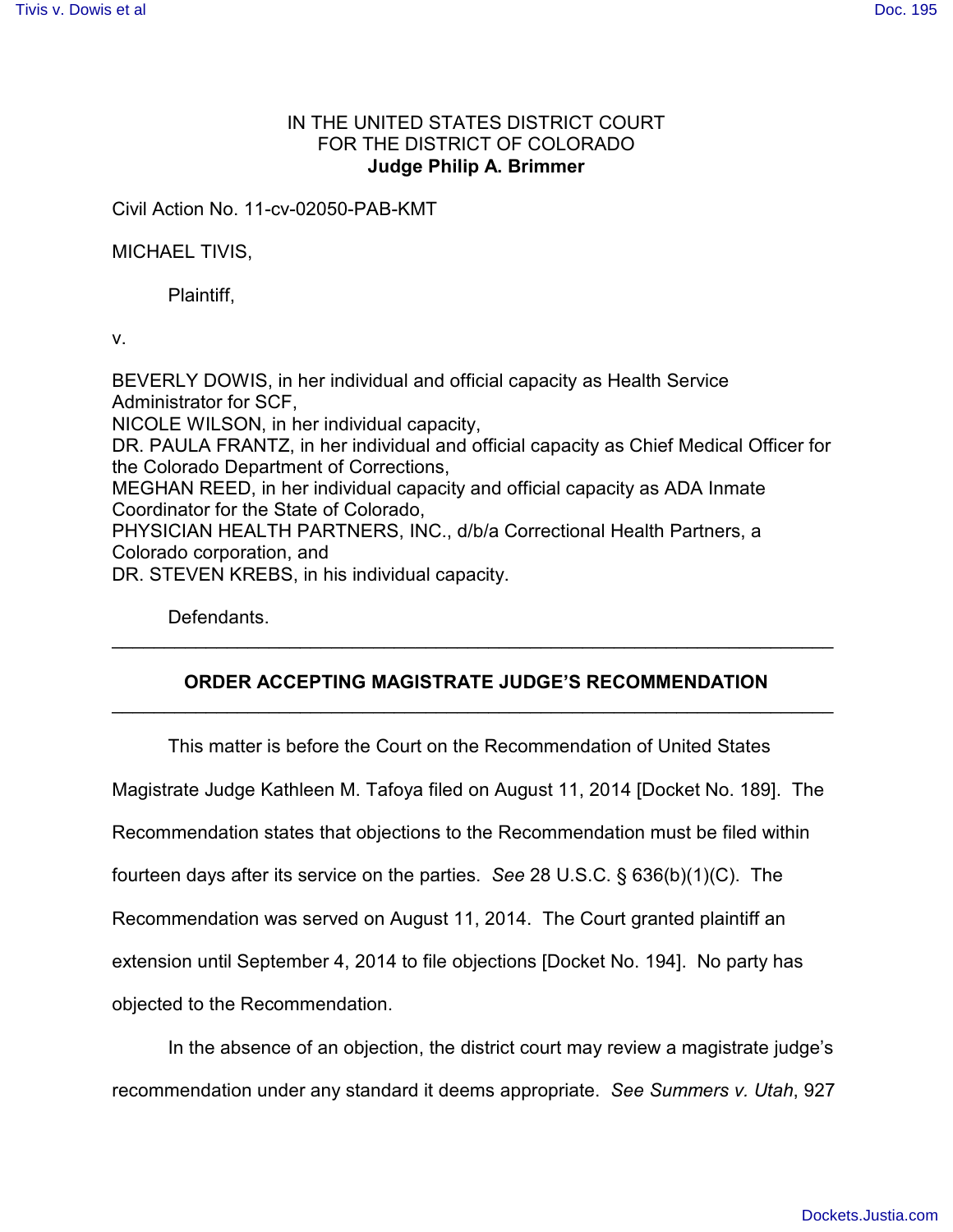F.2d 1165, 1167 (10th Cir. 1991); *see also Thomas v. Arn*, 474 U.S. 140, 150 (1985) ("[i]t does not appear that Congress intended to require district court review of a magistrate's factual or legal conclusions, under a *de novo* or any other standard, when neither party objects to those findings"). In this matter, the Court has reviewed the Recommendation to satisfy itself that there is "no clear error on the face of the record."<sup>1</sup> Fed. R. Civ. P. 72(b), Advisory Committee Notes. Based on this review, the Court has concluded that the Recommendation is a correct application of the facts and the law. Accordingly, it is

**ORDERED** as follows:

1. The Recommendation of United States Magistrate Judge [Docket No. 189] is ACCEPTED.

2. The Partial Motion to Dismiss [Docket No. 155] filed by defendants Beverly Dowis, Nicole Wilson, and Meghan Reed is granted. Plaintiff's second, fifth, and sixth claims for relief are dismissed with prejudice.

3. All claims against defendants Nicole Wilson, Meghan Reed, and Paula Frantz are dismissed with prejudice.

<sup>&</sup>lt;sup>1</sup>This standard of review is something less than a "clearly erroneous or contrary to law" standard of review, Fed. R. Civ. P. 72(a), which in turn is less than a de novo review. Fed. R. Civ. P. 72(b).